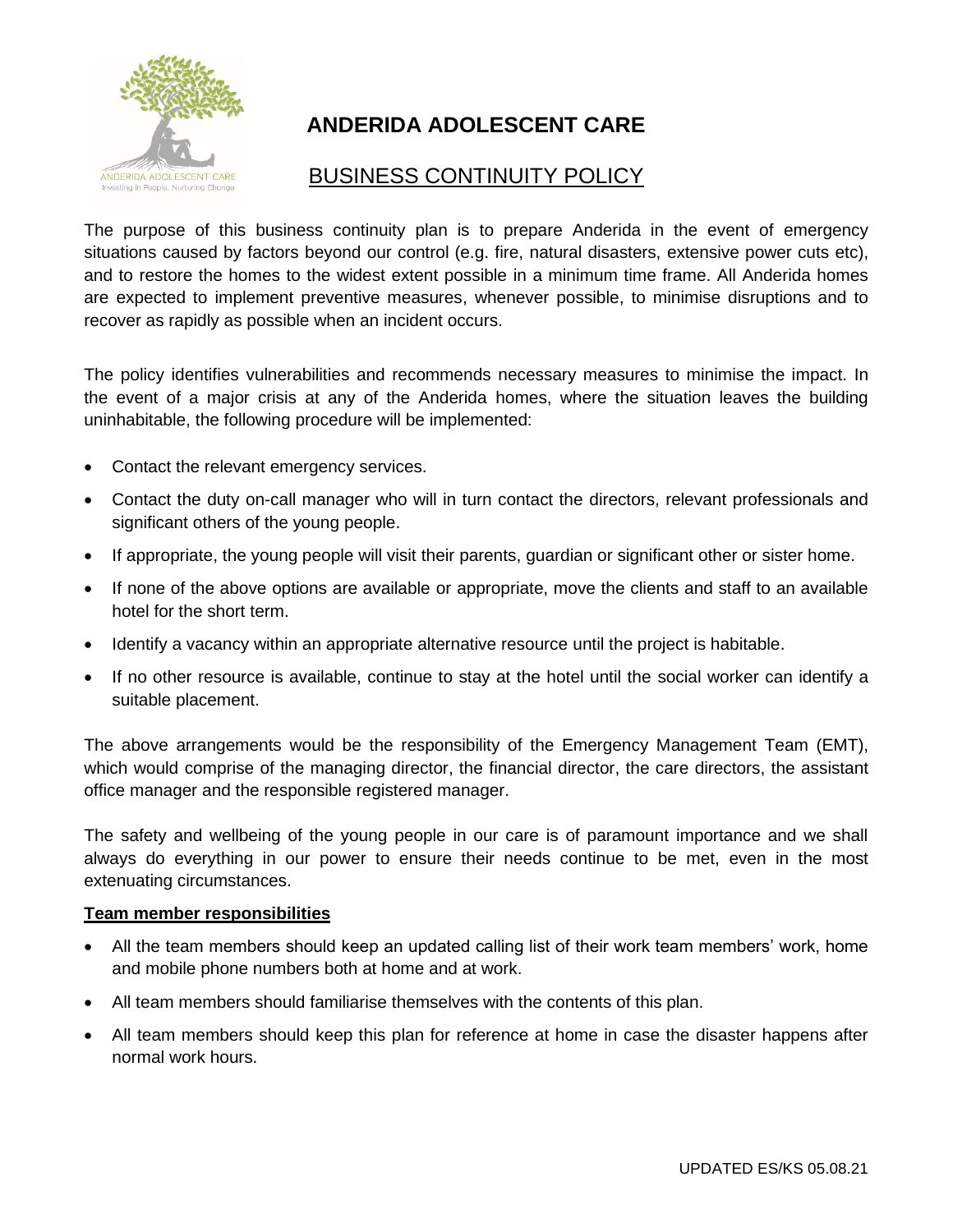• All team members should remain with the young people for the duration of their shift or until appropriate cover can be found.

#### **Data Backup Policy**

Full and incremental data backups should be performed on a regular basis for young people's records and files that are irreplaceable, have a high replacement cost, or are considered critical. Backup media will be stored in a secure, geographically separate location from the original data (cloud technology) and isolated from environmental hazards.

(The Data Protection Policy specifies what records must be retained and for how long).

#### **IN THE EVENT OF A NATURAL DISASTER**

In the event of a major catastrophe affecting the homes and organisation:

#### **PROCEDURE:**

| <b>STEP</b> | <b>ACTION</b>                                                                                                                                                                                               |
|-------------|-------------------------------------------------------------------------------------------------------------------------------------------------------------------------------------------------------------|
| 1.          | Notify EMT of pending event, if time permits.                                                                                                                                                               |
| 2.          | If the impending natural disaster can be tracked, begin preparation of site within 48<br>hours as follows:<br>Take available cash from petty cash and available funds from the bank<br>Take food and liquid |
|             | Pack the young person's important personal belongings                                                                                                                                                       |
| 3.          | 24 hours prior to event:<br>Back up critical data                                                                                                                                                           |
| 4.          | Take the young people to Oliver's Hill Farm, where the following resources will be<br>available:<br>Portable generators with fuel within 100 miles.                                                         |
|             | Tractor trailers with replacement workspace, antennas, power, computers<br>and phones.                                                                                                                      |
|             | Emergency accommodation.                                                                                                                                                                                    |
|             | Gasoline and other fuels                                                                                                                                                                                    |
|             | Supplies, including chainsaws, batteries, rope, flashlights, medical supplies, etc.                                                                                                                         |

#### **Invoking the plan**

This plan becomes effective when a disaster occurs and remains in effect until operations are resumed at the original location or a replacement location.